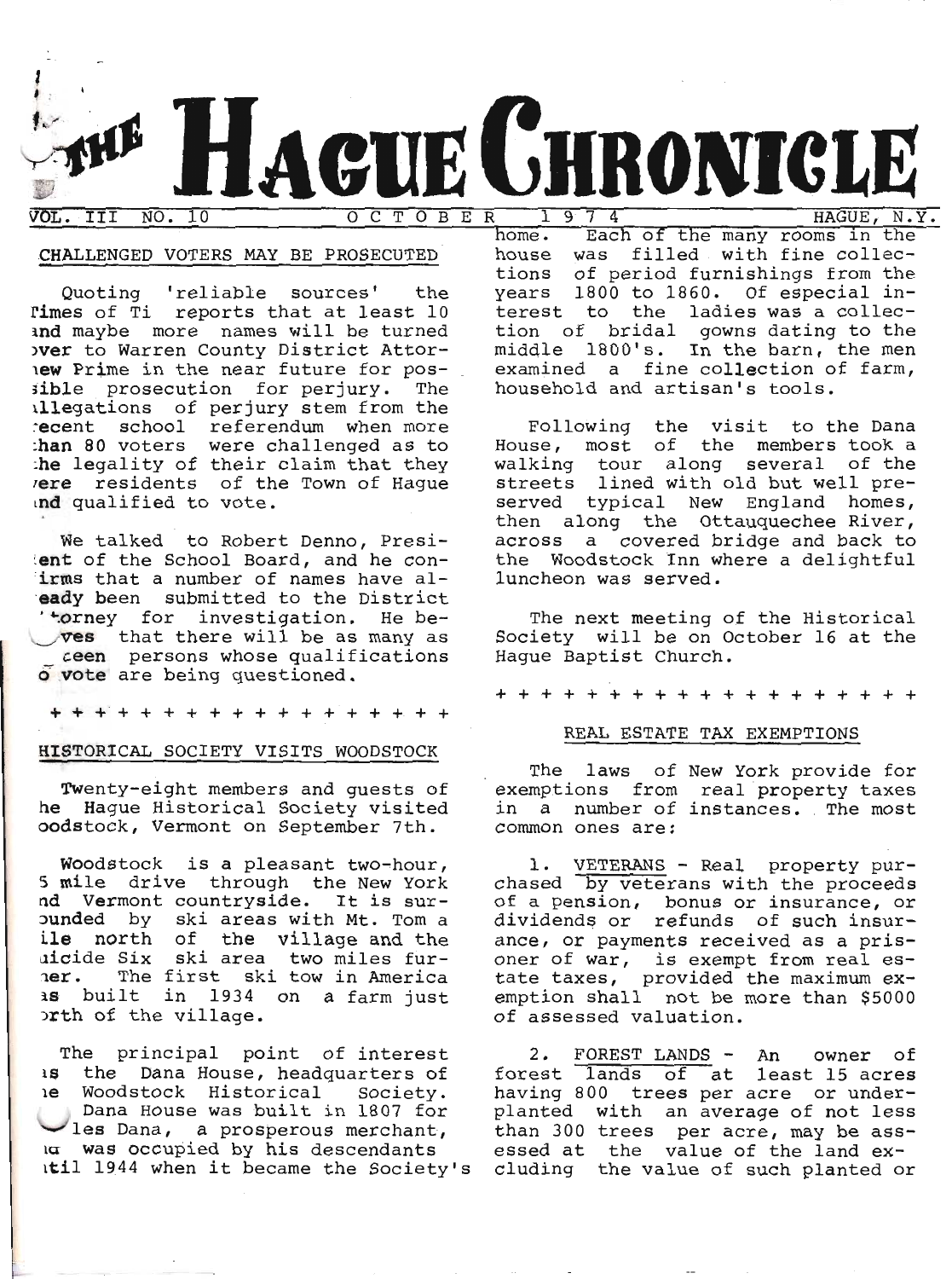THE HAGUE CHRONICLE  $\cdot$  is edited and published monthly by Emil Seerup, Box 2504, Silver Bay, New York 12874.<br>It is supported financially by civicminded citizens and local civic organizations. News items and announcements of general interest to the community are solicited.

### (continued from page one)

implanted trees. Forest lands meeting these criteria shall be assessed no higher than similar lands without substantial growth in the same town.

To obtain this exemption, the owner shall file a verified application<br>with the assessors who will send a<br>copy to the Conservation Department for approval or disapproval. If ap-<br>proved, a certificate of approval<br>shall be filed with the assessors and the county clerk.

When cutting the forest growth is<br>proposed, the owner is required to<br>qive thirty days notice to the assessors and shall pay a tax of 6% of the stumpage value of the timber when<br>cut. The tax shall be paid before cut. The tax shall be paid before the removal of the timber. Twobuted to the town and one-third to<br>the school district.

3. THE ELDERLY - Where the income of the owner or combined income of the owners does not exceed \$3000.<br>or such other sum between \$3000. and<br>\$6000. as is provided by local law, s6000. as is provided by local law,<br>ordinance, or resolution authorizing<br>the exemption, persons over 65 years<br>of age are entitled to an exemption<br>of 50% of the assessed value of<br>their property. The exemption can<br>apply only payers legal residence which has been<br>occupied at least 60 consecutive<br>months prior to the filing of an ap-<br>plication. The property must be used<br>solely for residential purposes. The solely for residential purposes. The<br>taxpayer's income includes social se-<br>curity payments, salary, wages, in-<br>terest, dividends, disability pay-<br>ments, etc.

By local law both Warren County<br>and the Town of Hague have authorized<br>this exemption provided the income

It is understood that the County is considering an increase of allowable income to \$5000. and presumably afte; the County has acted the Town will do emption shall be filed with the 1ocal / assessors before May 1. The school<br>board may also allow a similar exemption from school taxes but has not done so.

4. MINISTERS - A minister of the gospel, priest or rabbi of any denom-<br>ination, when an actual resident and<br>inhabitant of the state, who is engaged in the work assigned to him by the church or denomination of which he is a member, or who is unable to perform such work because of impaired<br>health, or is over 70, may obtain an<br>exemption of \$1500. from the assessed value of his real property. In the event of his death, the same exemp-<br>tion applies to his widow.

The exemptions to veterans and to<br>ministers were adversely affected by<br>the recent re-assessment since the amount of the exemption remains fixed<br>while the level of assessments wen'<br>up almost three times. For example, a veteran whose property was assessed<br>at \$5000. last year and who is en-<br>titled to the full exemption, paid no<br>tax. If the re-assessment increased<br>his assessed value to \$15,000., he<br>would now be required to pay on an<br>asses to the elderly has not been affected<br>since it is based on a percentage of<br>the assessed value.

++++++++++++++++-t++

#### TOWN BOARD MEETING

The Town Board met on September 10 with all members present.

Fred Spreeman was re-appointed dog enumerator.

There was considerable discussior<br>concerning the use of the boat slip,<br>the new bathhouse and the need for<br>additional parking area at the Town<br>Park. It was suggested that rules i, I -r religion in the contract of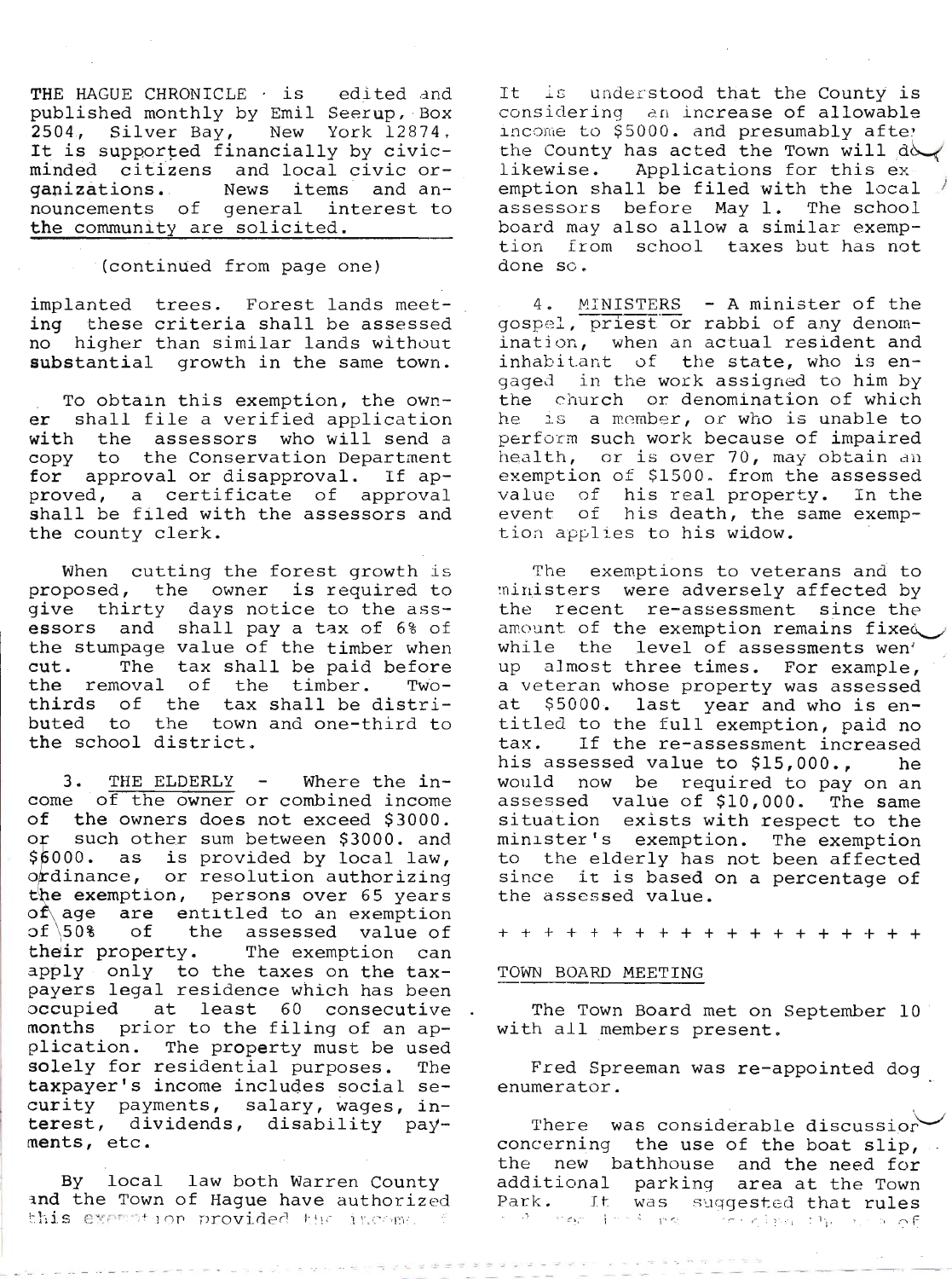the slip be drawn up and that the feasibility of parking boats crosswise in the slip be considered. It s also proposed that the present<br>king space be increased by about<br>airty feet in depth, that the parking area be black-topped and that parking spaces be marked. It was reported that additional work was needed to complete the bathhouse. The possible need for a lifequard or other form of supervision for next summer be considered. All these matters were turned over to the Park Committee with directions to submit recommendations.

The Highway Committee recommended that a new sander at an estimated cost of \$2200. be purchased to be used in conjunction with the new pick-up truck. The type proposed<br>could be operated by one man (instead of two) and would probably pay for itself in several years. The Board voted to advertise for bids.

The Highway Committee also repornd on efforts being made to clear le to the road bed at Sabbath Day in order that improvements to the road can be made. After some discussion, conclusion was reached that the Sabbath Day residents would be advised that it was their responsibility to see that title problems were resolved and unless and until this was done, the Town was powerless to proceed.

After some discussion the Board voted to establish a depository for junk cars at the site of the old sanitary landfill and that when enough junk cars had been assembled, the car crusher company would be called in to take them away. Regulations are to oe prepared and when adopted, probably at the next meeting, the public will be advised.

There was a general discussion concerning conditions at the landfill. The Board agreed to meet at the landat an early date in an attempt correct the problems and put operations on a satisfactory basis.

Michael Fitzgerald obtained approval from the Board to proceed with a

subdivision of twenty-one lots of an acre or more each. The land is located on Overlook Road behind the school building. Since the land is in a Hamlet area, no approval from the Adirondack Park Agency is required. Necessary approvals from the State Health Department have already been obtained.

+ + + + + + + + + + + + + + + + + +

#### SCHOOL BOARD MEETING

The Hague School Board met on September 9th with all members present.

The principal reported that there are now 187 pupils in attendance and that from all appearances the fall term got off to a good start.

Trips sponsored by the school for various groups of students were approved, as follows: highschool physical education classes to attend a physical education exhibit at Lake<br>Placid; highschool art students to visit the Hyde Art Museum in Glens Falls; seventh and eighth grade social studies students to visit the Adirondack Museum; and science classes to visit Au Sable Chasm and the Syracuse University Huntington Forest Service Station.

A resolution to permit Board members and the school principal to attend the School Board Conference at the Americana Hotel in New York City was approved.

Mr. Riley was appointed soccer coach and varsity basketball coach. Mr. White was named junior varsity basketball coach.

Under a change in the law increasing from 10 to 15 miles the distance transportation to parochial schools is required to be provided, the request of Mr. and Mrs. Thomas Stull that their children be transported to St. Mary's School in Ticonderoga was approved. Approval was also given to the request of Mr. and Mrs. Jack Reynolds that their children be similarly transported to Ticonderoga. The Board made it clear that hereafter requests for transportation would not